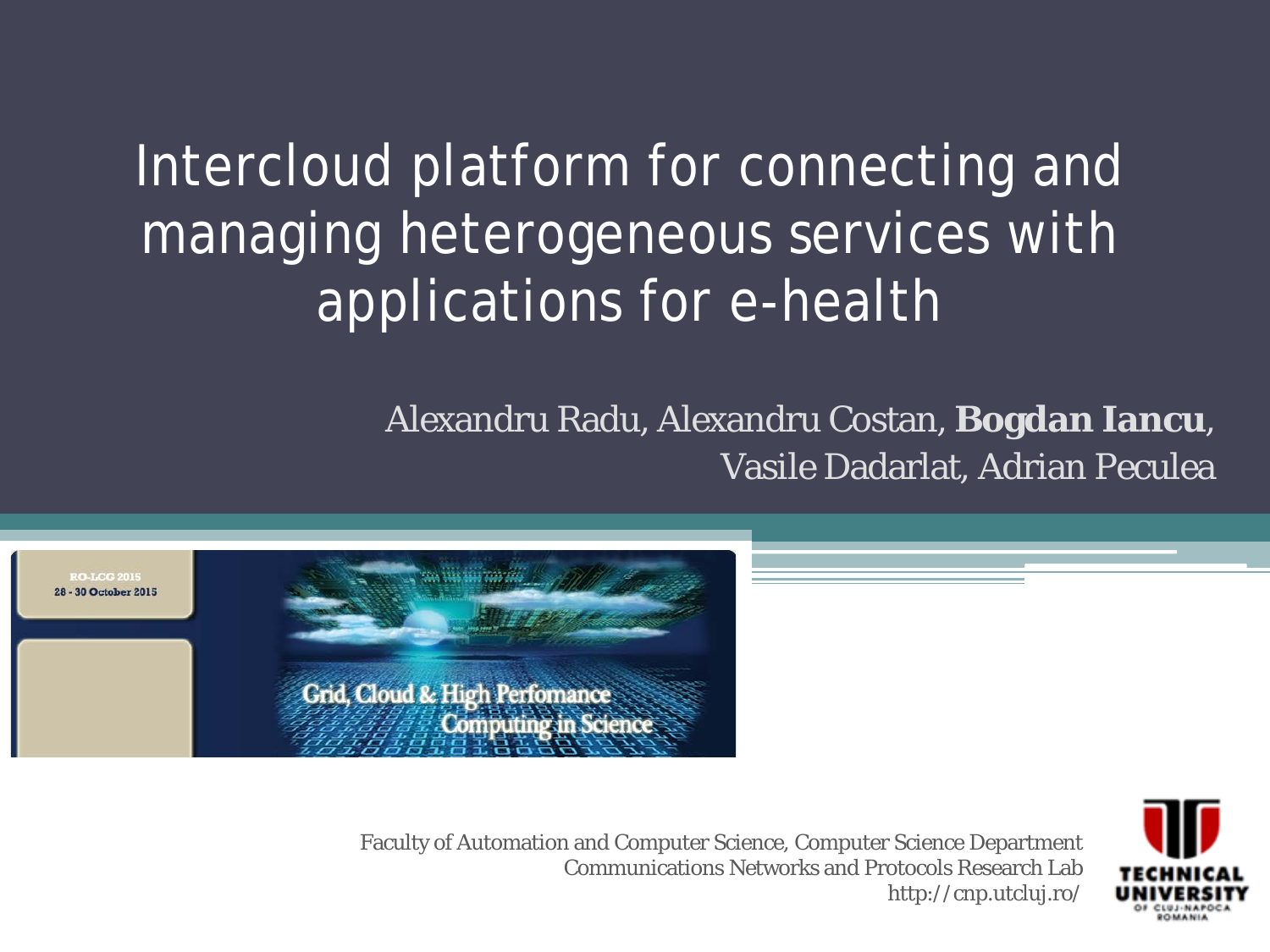## **Outline**



- Context
- Objectives
- Intercloud
- Experimental scenario
- Conclusions

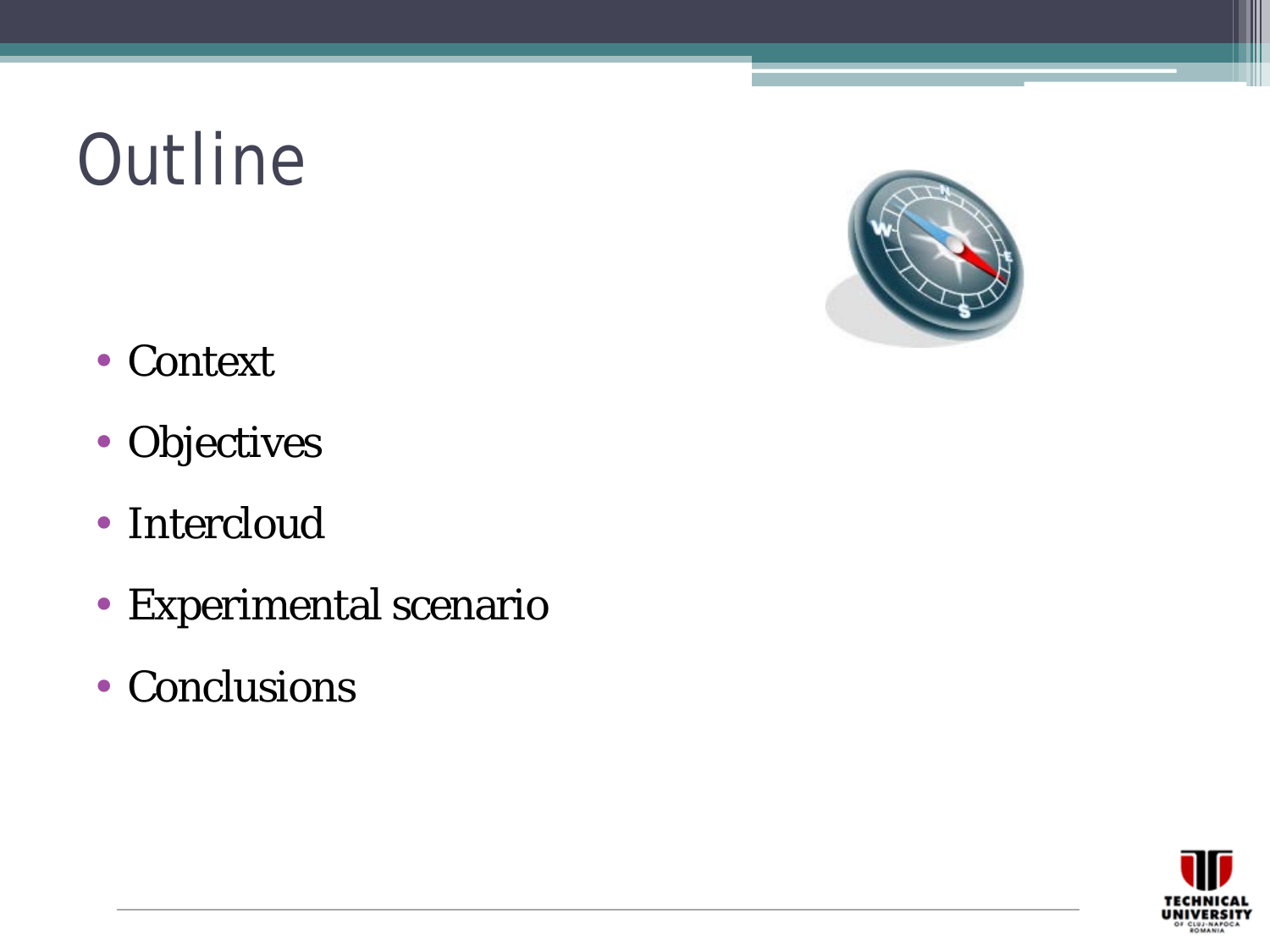### Context

- Internet of Things (IoT)
	- environment for information
		- devices, sensors
		- applications

#### • Cloud computing technology

- Sharing resources
- High scalability
- Elasticity
- Pay as you go
- Self-provisioning of resources



*Source: Vouk, 2008*

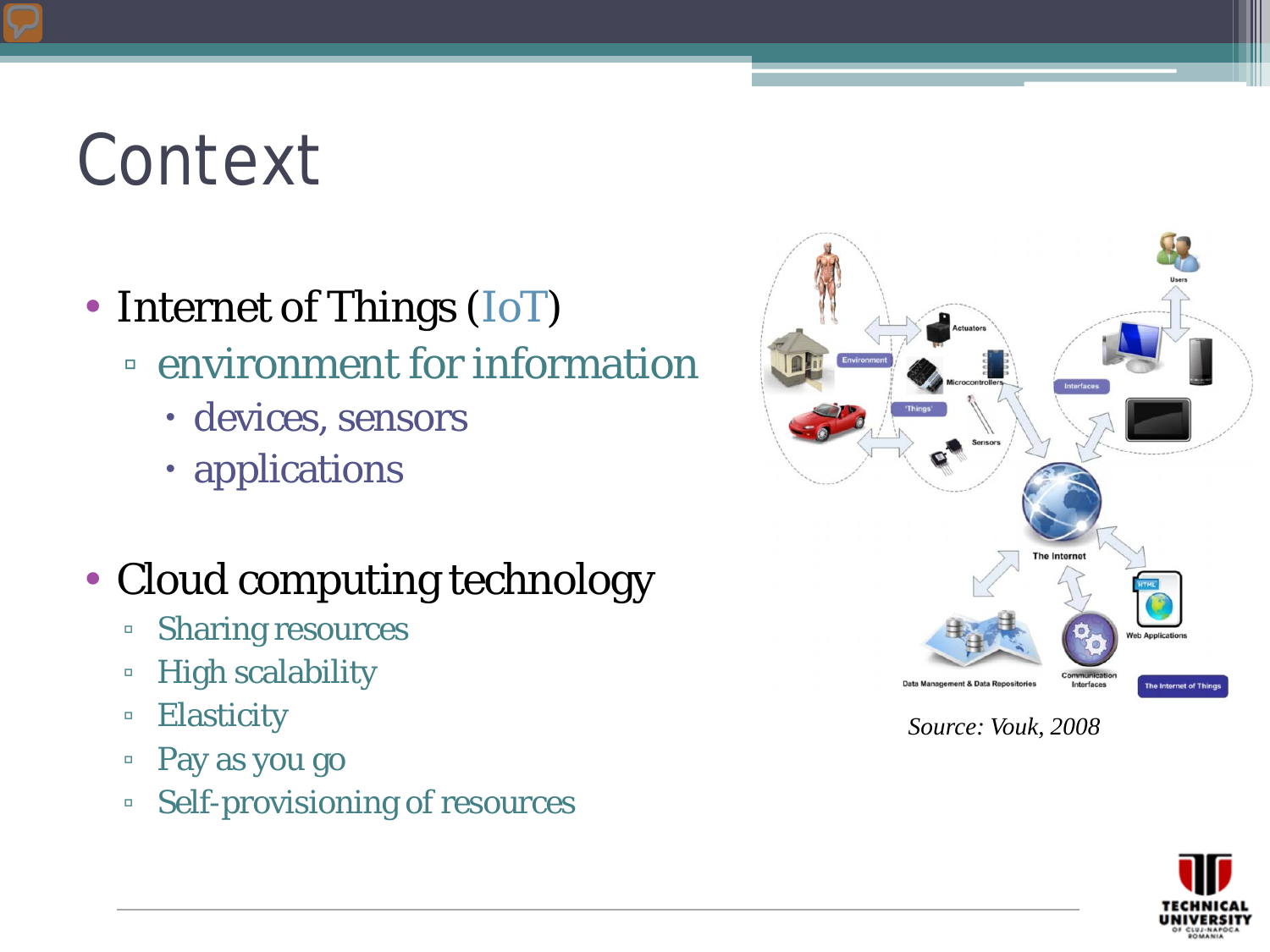### Context

#### • Brained City project

- QoS Sensitive Frameworks over Heterogeneous Networks
	- Self-Adaptive Bandwidth Reconfiguration & Admission Control
- ClujIT Cluster POSCCE project: E-Health WSN Middleware
	- Libelium sensors
	- Medical devices
	- **·** Interconnection of heterogeneous devices



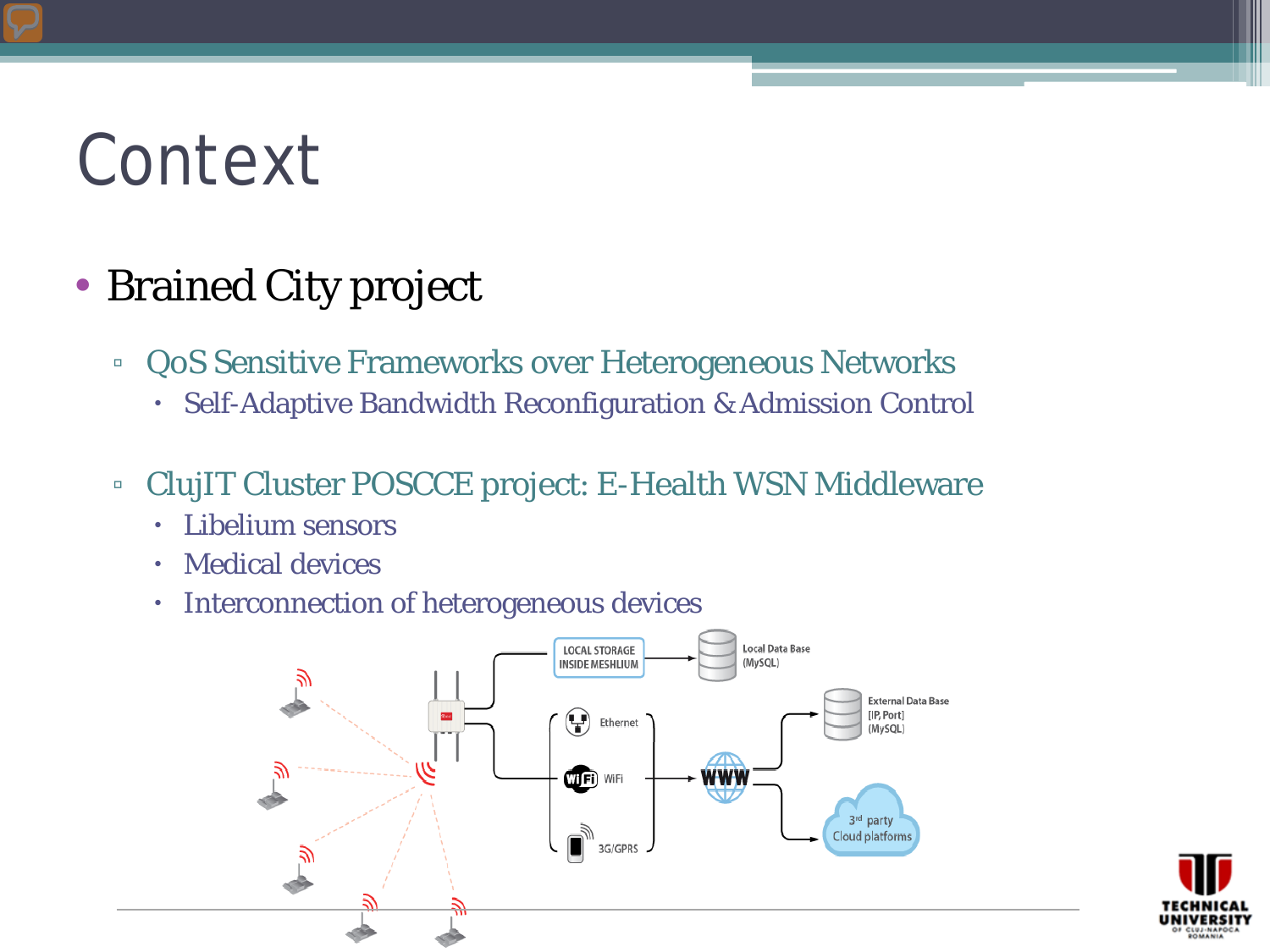# **Objectives**

- Intercloud research
- Propose an architecture for interconnection of hybrid and heterogeneous services
	- aim: offering enhanced services & scalable and flexible infrastructure
- Experimental scenario
	- E-health prototype (software and hardware) for monitoring a basic medical device

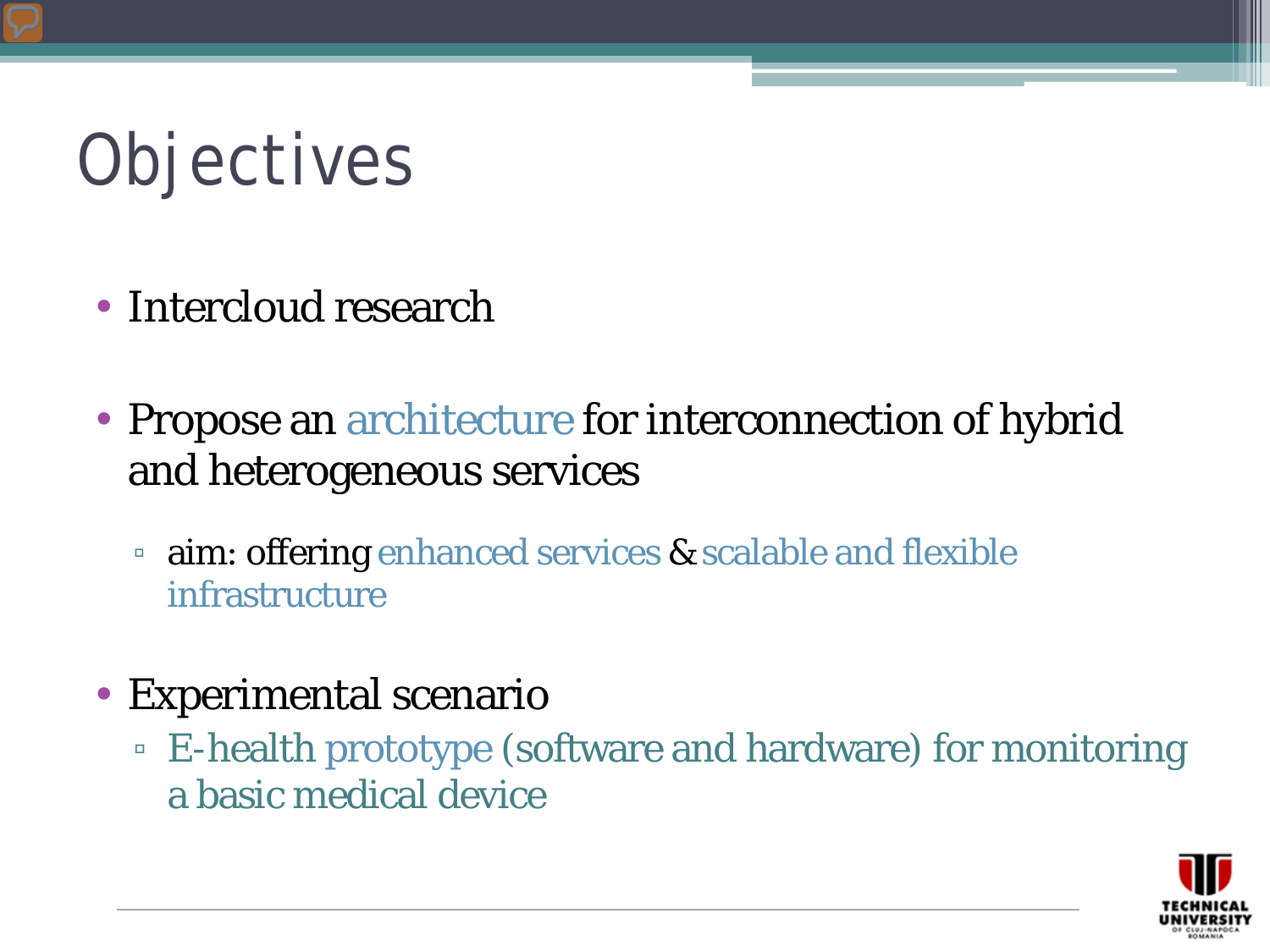### Intercloud

### • Intercloud (Bernstein, 2009).

- every cloud has limited calculation resources in a certain geographical region
- Intercloud  $=$  interconnected cloud systems
	- key concept
		- a cloud by itself does not have infinite natural resources or stable geographic location.
	- improve efficiency and accuracy
		- real-time transmission of information

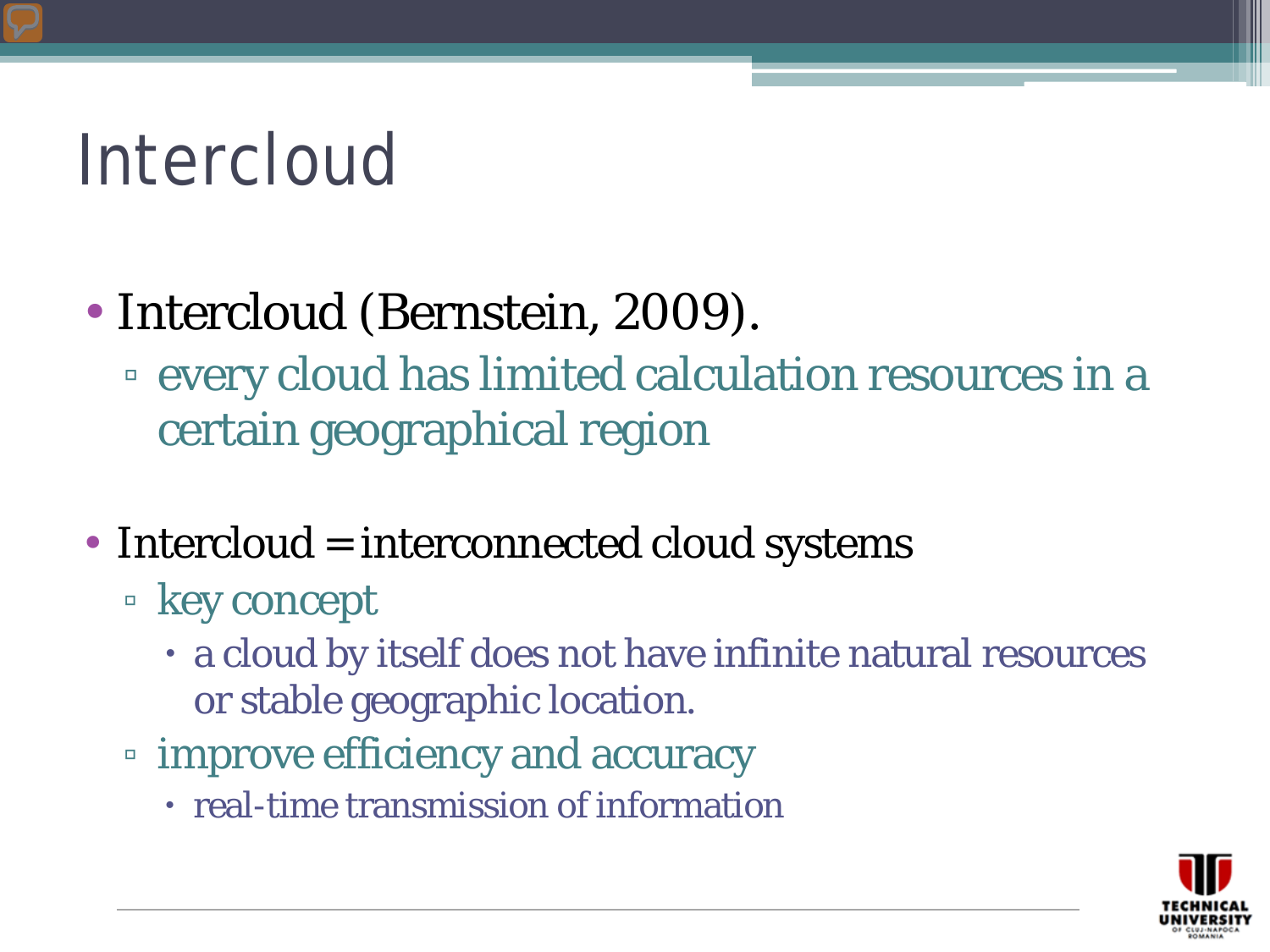## Intercloud

• Cloud evolution



#### • Definiton

- cloud model
- guarantees QoS
- on-demand reassignment of resources and transfer of workload
- interworking cloud systems of different cloud providers
- SLA and use of standard interfaces.

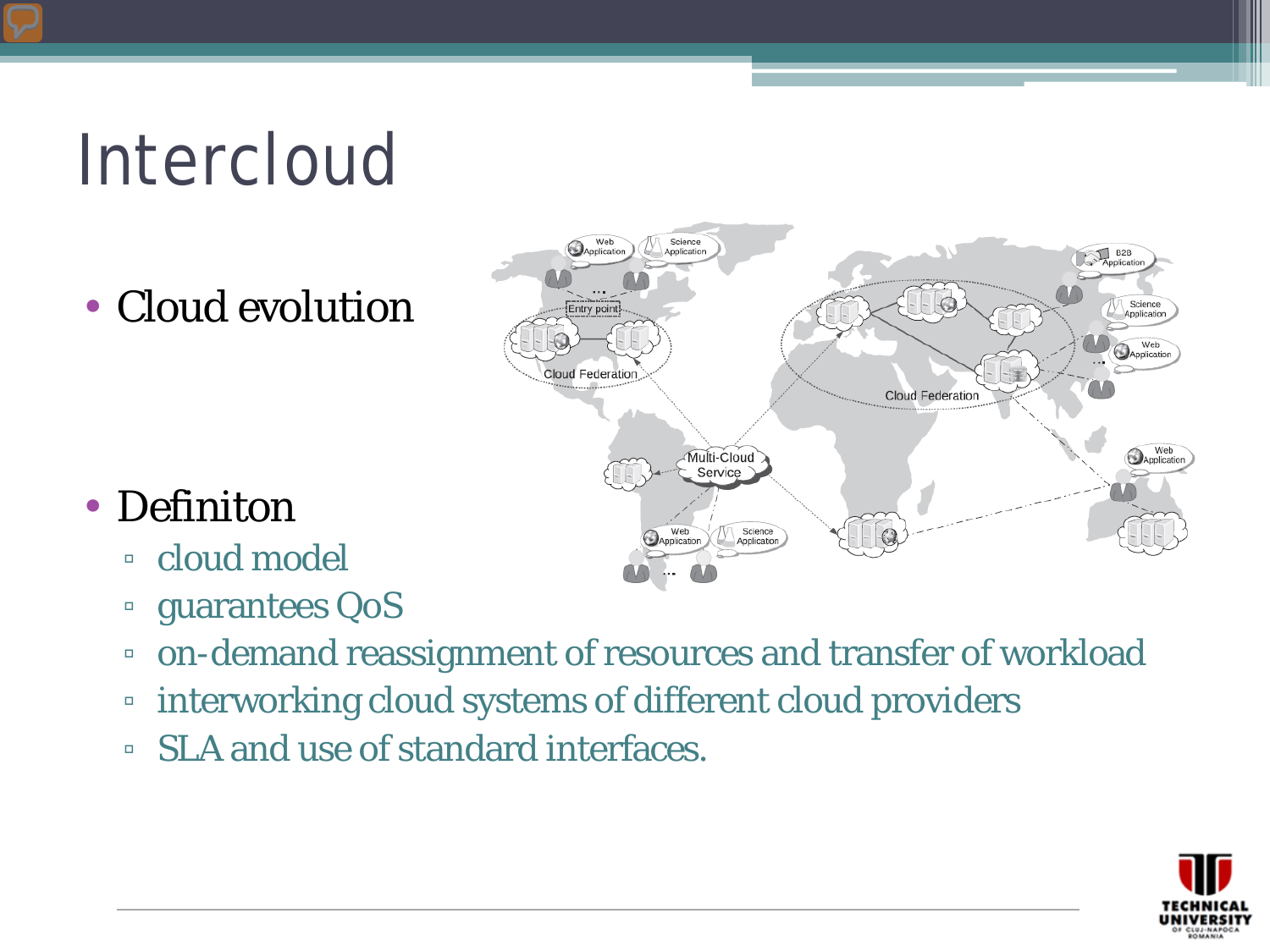## Intercloud

### • Open interfaces

- administer the exchange and the portability of data between clouds.
- Challenge
	- communication between different clouds
- Standardization:
	- cloud interoperability;
	- standardizing of APIs
	- communication protocols
	- *IEEE P2302 Working Group*



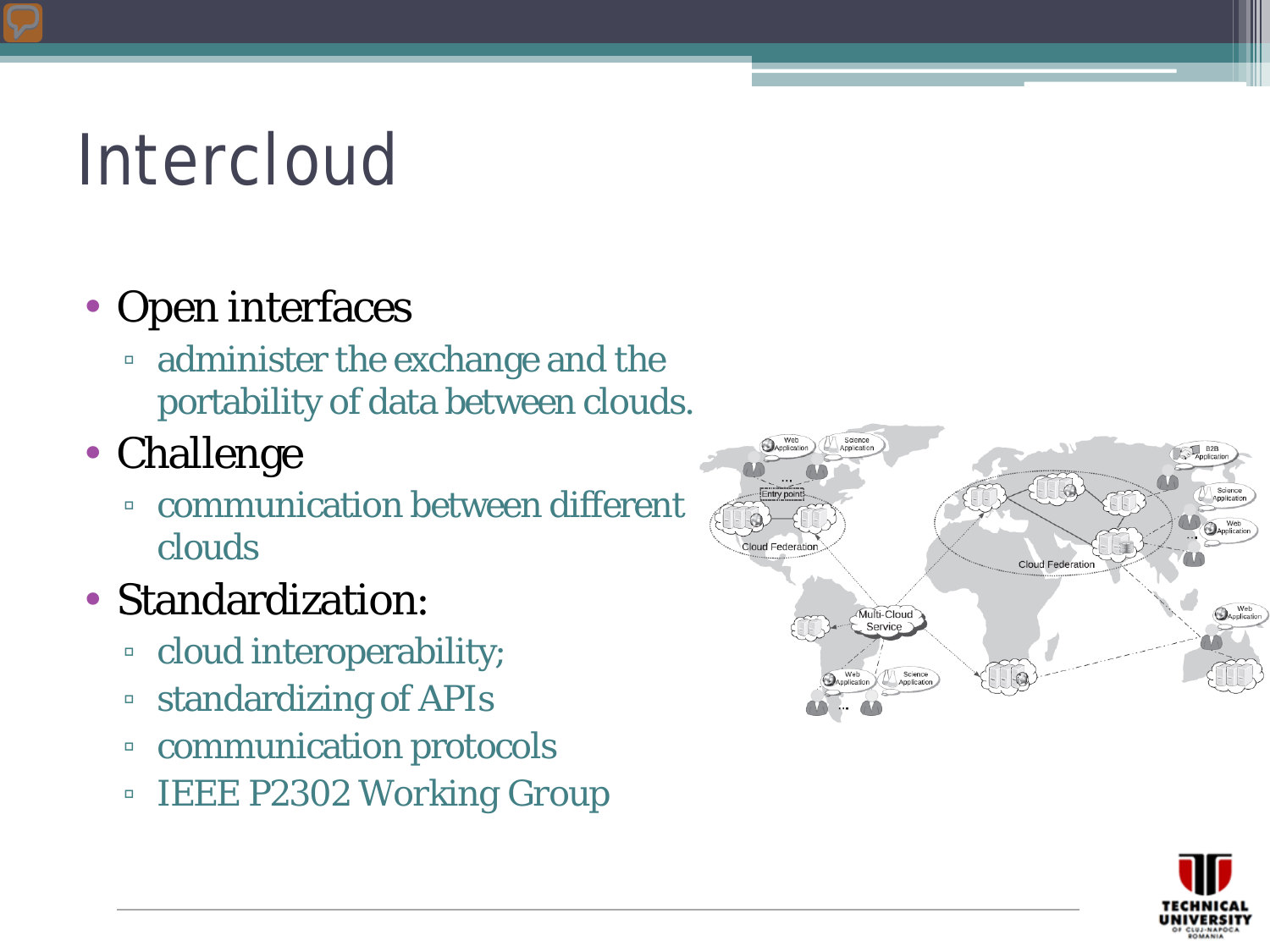### Experimental scenario

- Illustrate the interaction between cloud services
- E-health prototype



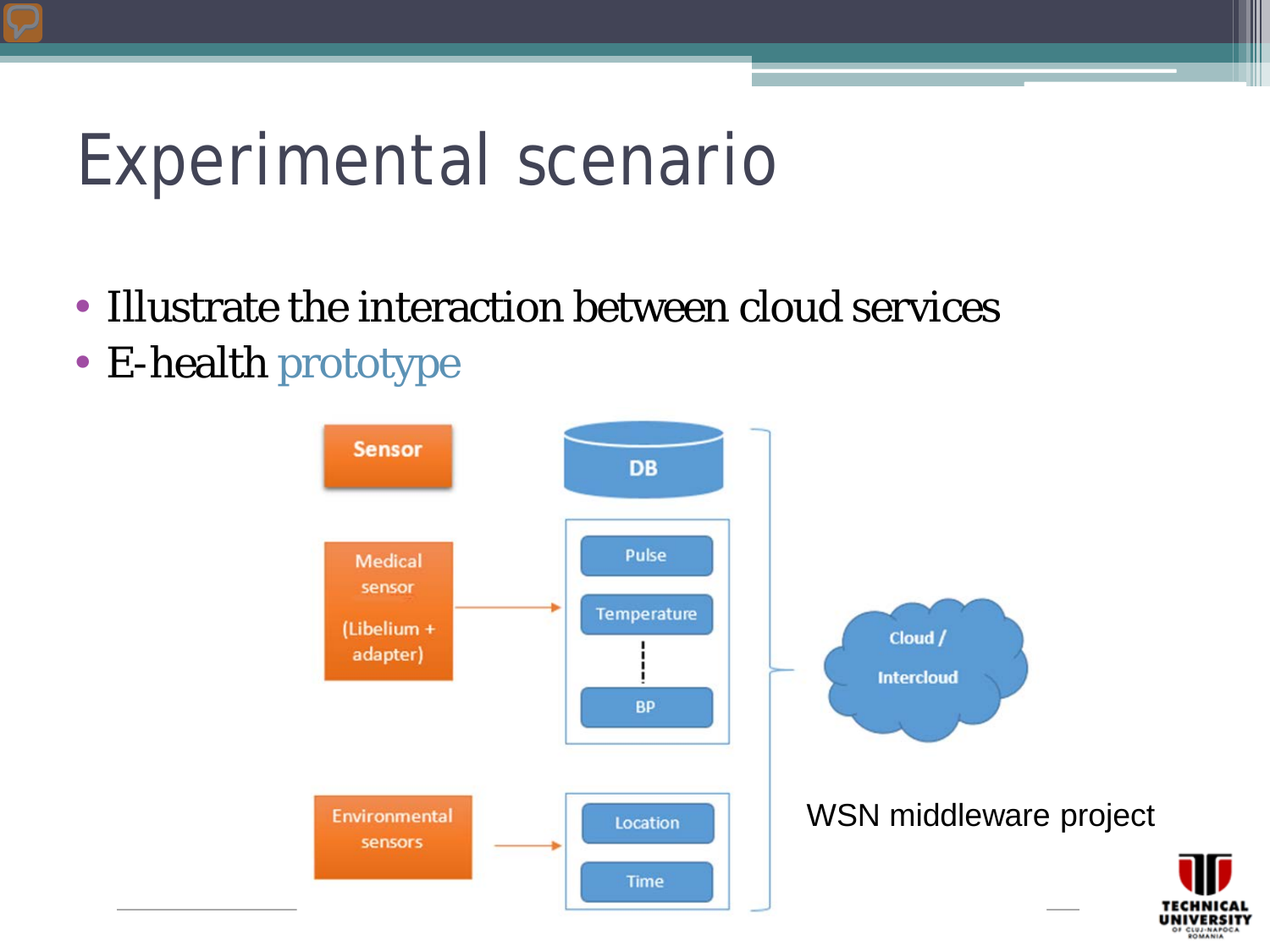### Experimental scenario

- Hardware and software components
	- Hardware: Arduino Yun OpenWRT, Pulse Sensor, mobile devices
	- Software: process and store data, business logic of events and relaying the notification messages



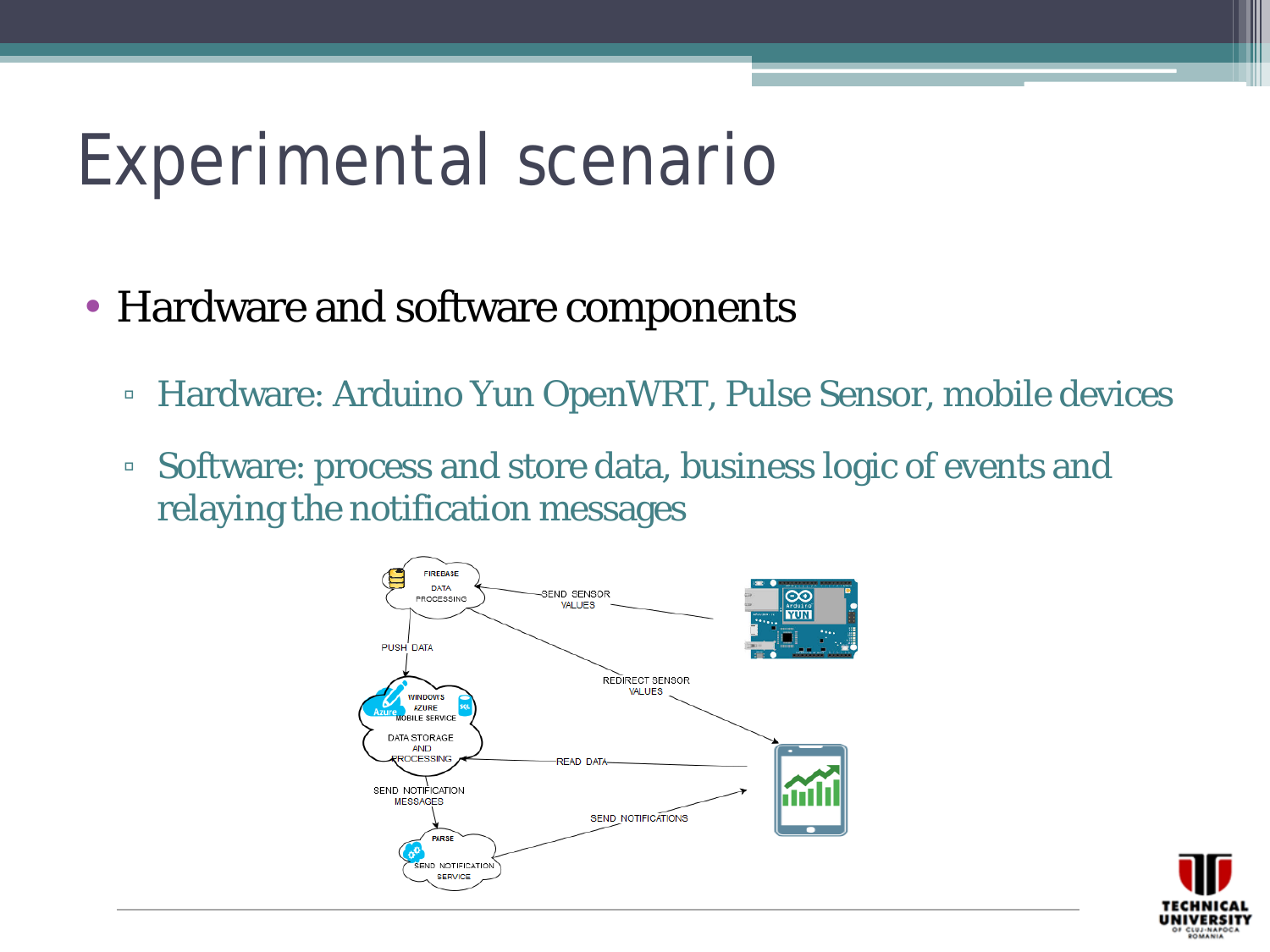## E-health prototype

#### • Intercloud communication

- Firebase service:
	- Events management
	- Real time transmission to mobile devices
- Mobile Microsoft Azure Service
	- storing and processing big data
	- process data in order to determine notifying decisions
- Parse
	- specialized in notification messages mobile devices.



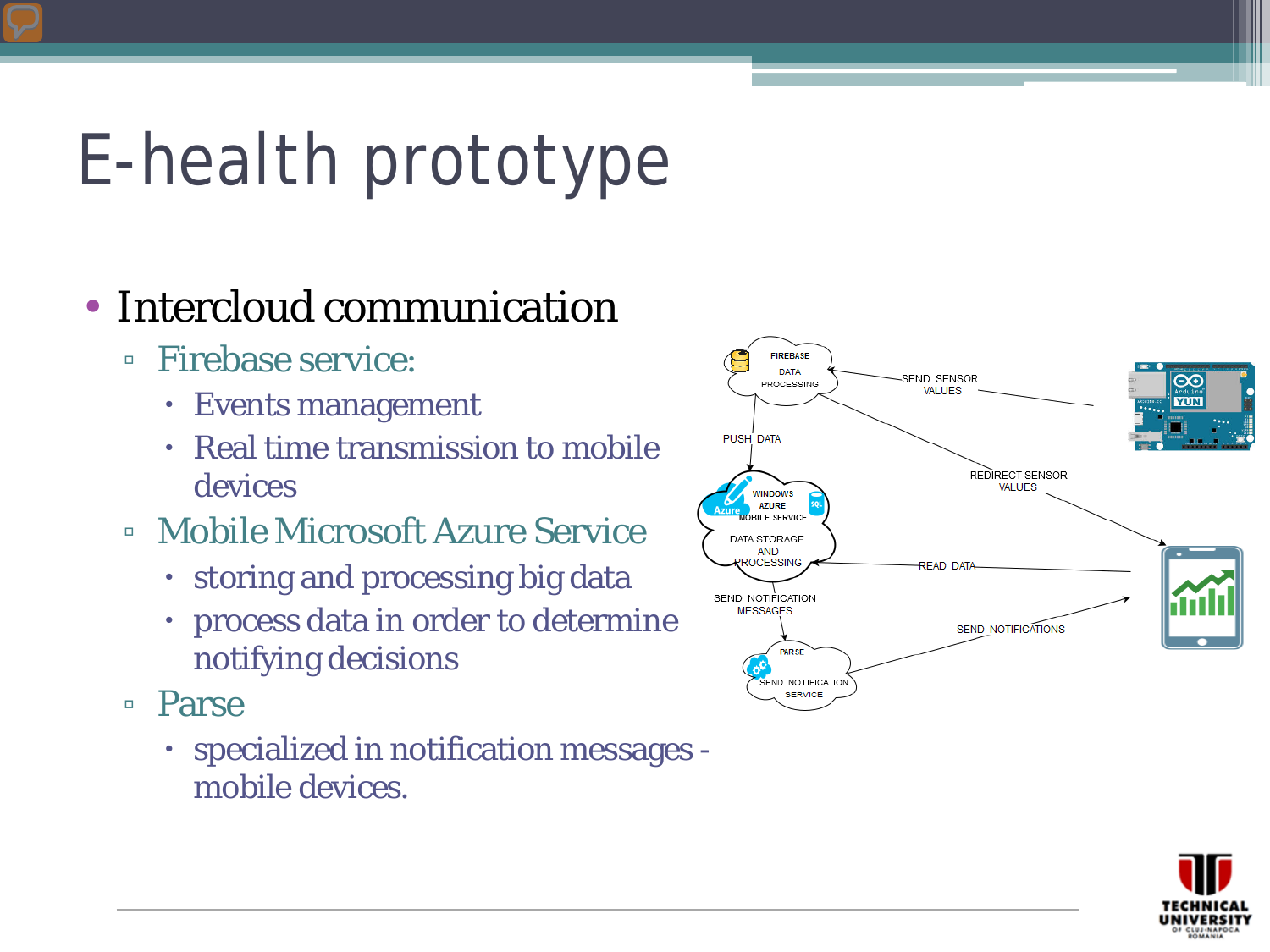## Conclusions

### • Recent Intercloud initiatives

▫ centered on resource management

### • Paper's focus

- design and development of a **services centered architecture**
- **showcasing** a connectivity solution of heterogeneous cloud services
	- scalable architecture
	- services provided to clients in a transparent way
	- rapid deployment and integration

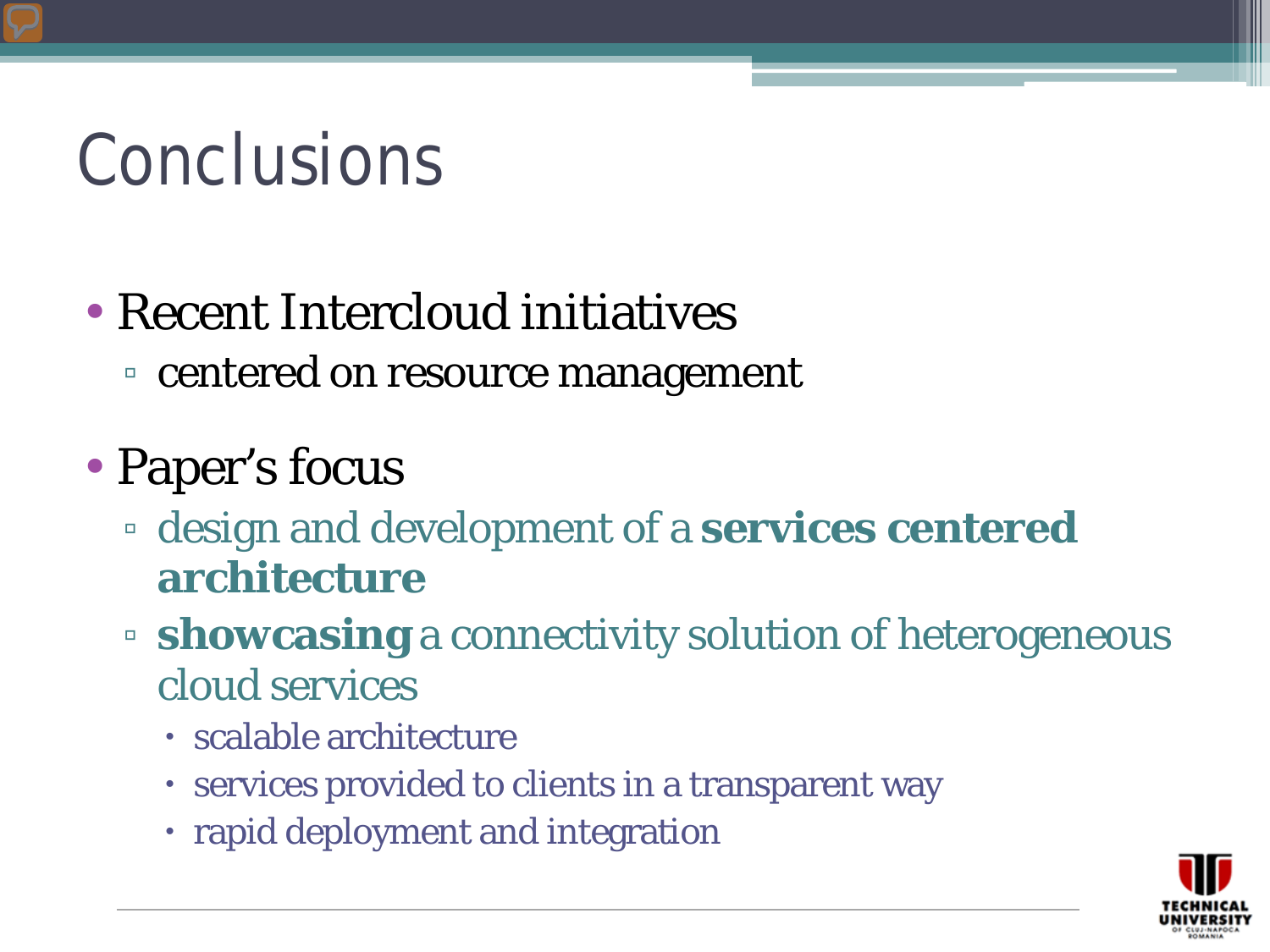### Conclusions

- Standards available for cloud technology
- Intercloud standardization ▫ Early stages (IEEE P2302)
- Need for
	- open standards
	- strategies for binding different standards
	- verification sequences of the combined inter-operativity